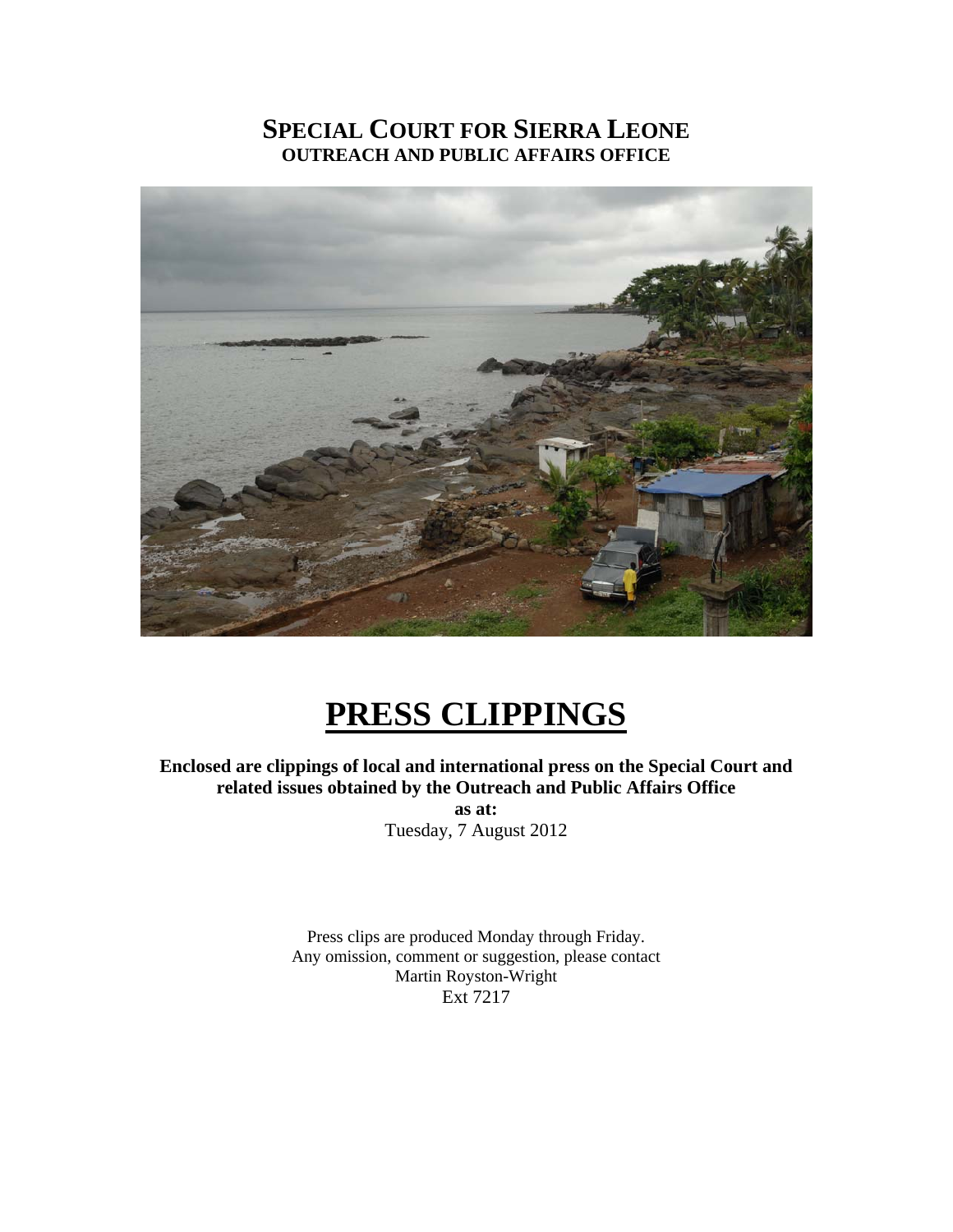| <b>International News</b>                                                          |           |
|------------------------------------------------------------------------------------|-----------|
| Valley's Joshuah Lisk in Law School, Heads to The Hague / Snoqualmie Valley Record | Page 3    |
| Mali Case Throws Spotlight On ICC Budget Constraints / <i>IWPR</i>                 | Pages 4-8 |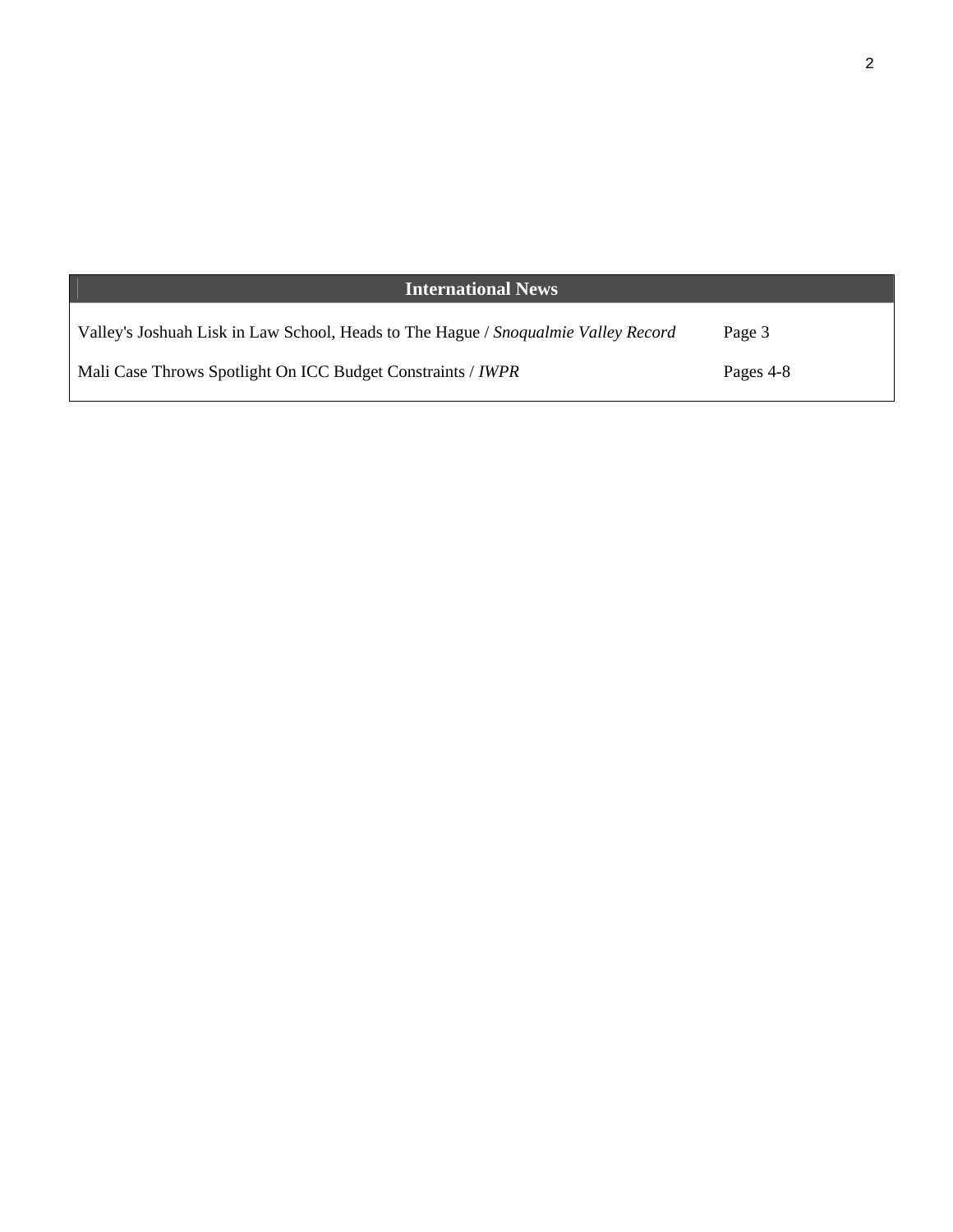### Snoqualmie Valley Record

Monday, 6 August 2012 http://www.valleyrecord.com/community/165192186.html

#### **Valley's Joshuah Lisk in law school, heads to the Hague**

Joshuah Lisk, who just finished his first year at Case Western Reserve Law School, is studying International Law in Cleveland, Ohio, making the Deans List both semesters.

Lisk is a 2006 graduate of Cedarcrest High School and a 2010 graduate of the University of Colorado at Boulder. This summer he is in Den Haag, Netherlands interning for the prosecutor on the Charles Taylor appeals case. Charles Taylor was the president of Liberia and was just found guilty of war crimes. Joshuah was one of 5 interns picked to work on this International case.

Joshuah's parents are Kim & Stuart Lisk of Carnation.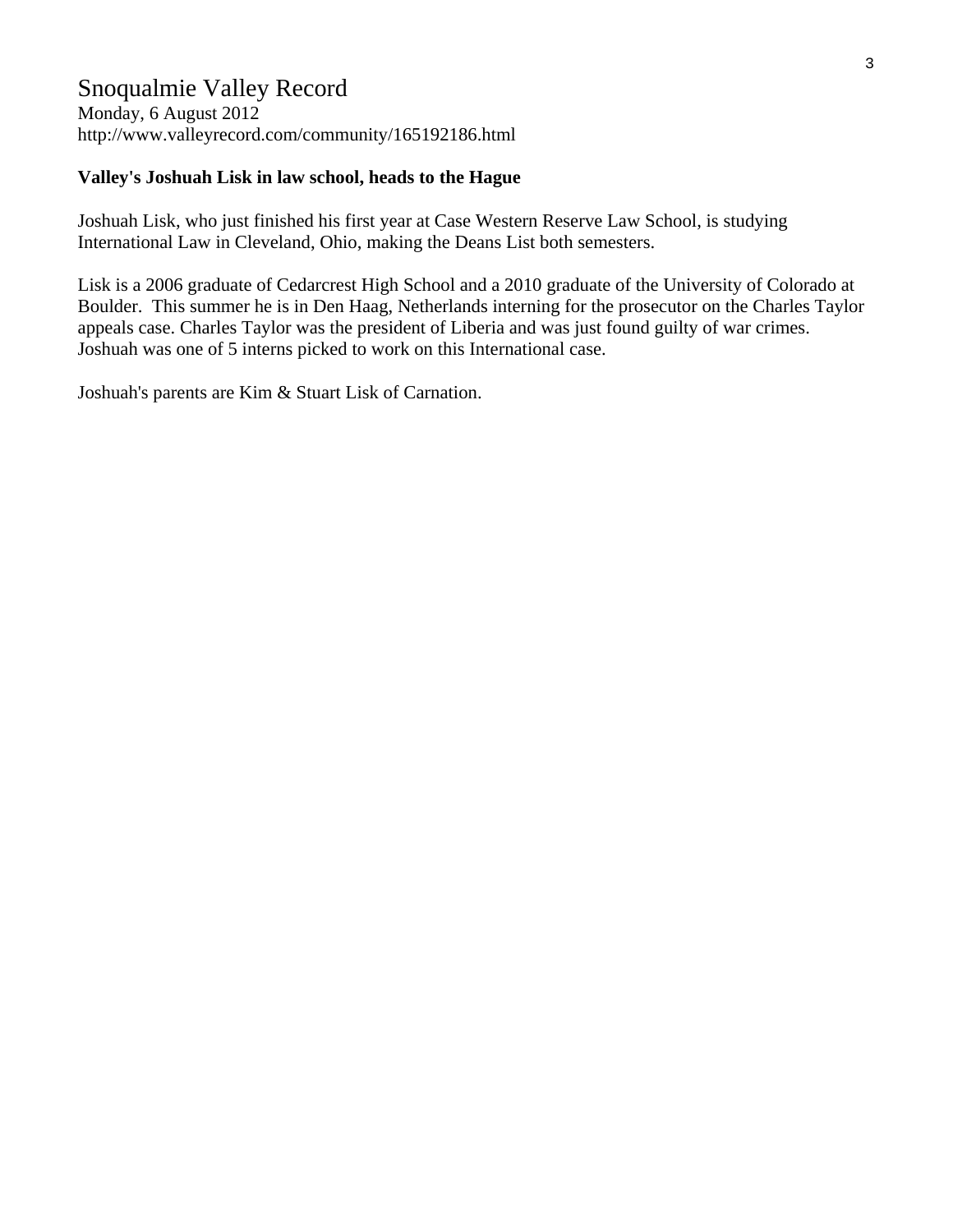## Institute for War and Peace Reporting

Monday, 6 August 2012 Commentary

#### **Mali Case Throws Spotlight On ICC Budget Constraints**

The International Criminal Court, ICC, has promised to probe allegations of human rights abuses during a coup in Mali earlier this year.

However, the court's resources are severely stretched by the cases and trials already before it, and it is far from clear whether it has the capacity to launch a new in-depth investigation.

Mali was referred to the ICC on July 18, less than three months after the then prosecutor Luis Moreno-Ocampo announced that he was looking into possible war crimes in the west African state. Some observers believed his announcement was designed to deter perpetrators from committing further atrocities. (See ICC Turns Attention to Mali.)

A referral does not mean the court will automatically take on the case in question.

Some think that budgetary constraints mean that this is one case that will just slip by, despite the insistence from some human rights groups that systematic abuses have been taking place.

William Schabas, professor of law at Middlesex University in London, says he has no evidence that availability of funds plays a part in the ICC's decision whether to open formal investigations, but he believes that "if it isn't the case, it should be the case".

"At some point, an institution like this has to start making strategic decisions because it can't do everything. Even in the DRC [Democratic Republic of Congo], they've just scratched the surface. [Thomas] Lubanga wasn't the only person recruiting child soldiers - why haven't they gone after the others?"

Schabas believes that, by necessity, the court is going to have to prioritise any new work that it takes on.

#### FUNDING SQUEEZE AFFECTS ONGOING AND FUTURE WORK

Even if it does not add any more cases, just working on current ones is a challenge to the ICC's resources. For the past two years, the signatory states that decide the budget have adopted a policy of zero growth for the court, insisting that it free up funds by making cuts in "non-core" areas.

When member states first decided to freeze the budget at the end of 2009, the ICC only had four "situations" - meaning cases that it might investigate and prosecute - before it, in the DRC, Uganda, Darfur and the Central African Republic.

Since then, the ICC has added Kenya, Libya and the Ivory Coast.

Moreover, from next year the court will have to start paying six million euro a year for its premises, after the expiry of a ten-year agreement under which The Netherlands waived rent.

The latest report from the budget committee of the Assembly of States Parties, the ICC's governing body, recognises that the court needs more money to meet these additional expenses.

Despite this, some member states are still reluctant to loosen the purse-strings.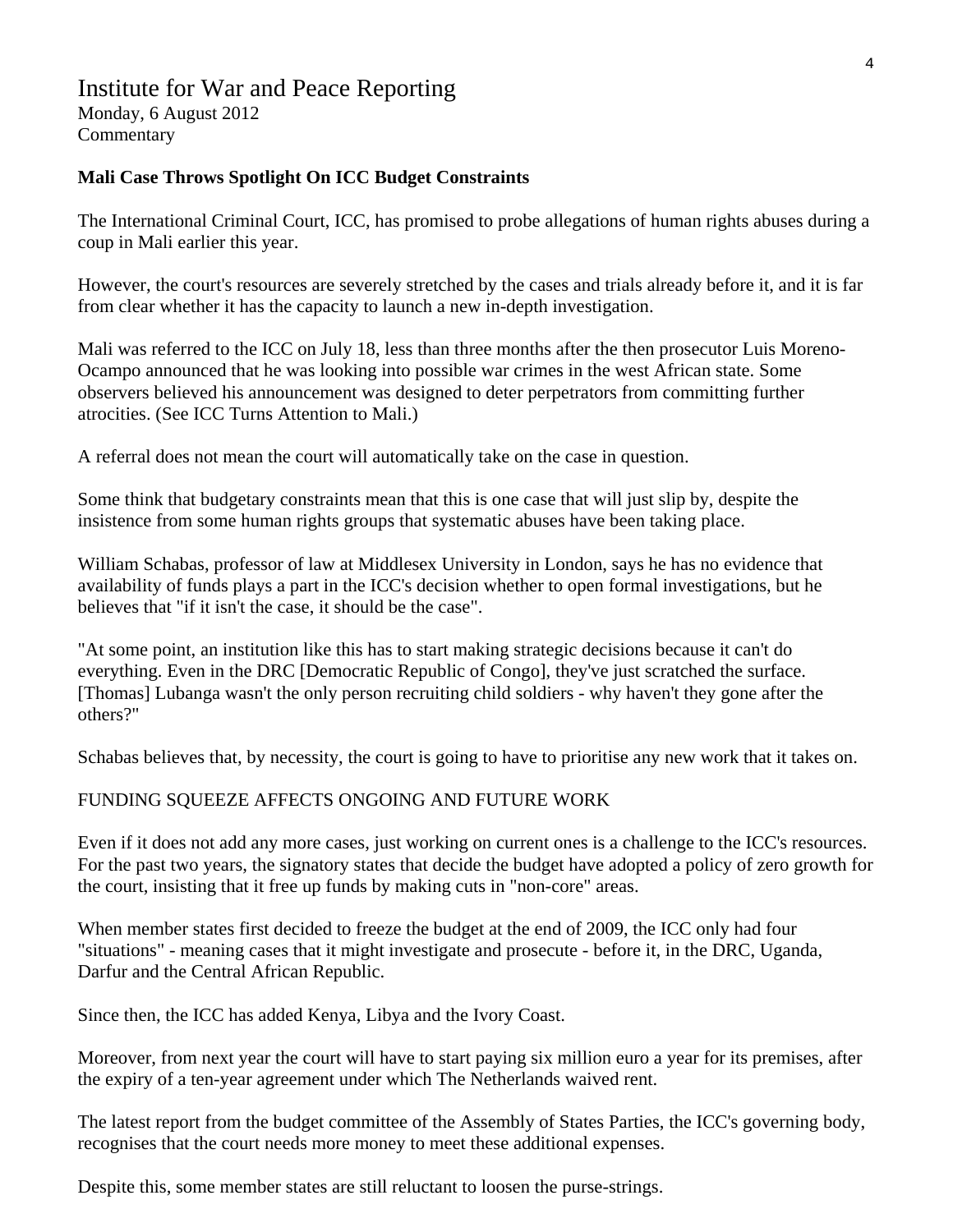Of the five largest contributors to the ICC - France , Britain, Germany, Italy and Japan - many cite domestic budget constraints, while also pointing to a need to rein in how the ICC spends its money.

"There is a natural tendency of the budgets of international organisations to expand if not checked properly," said Sadaharu Kodama, legal advisor at the Japanese embassy in The Hague. "At the same time, Japan is in a very difficult financial situation and it has been decreasing its expenditure even for its own government agencies."

Japan is the leading funder of the court, pledging about 25 million US dollars for 2012. Kodama said his country had been "more flexible than some other major donors" during negotiations on the ICC's budget.

Germany's foreign ministry also registered concern about the court's spending patterns, while underlining its full support for it.

"Germany is confident that effectiveness and efficiency of the court can be improved by an ambitious agenda of priority-setting and corresponding reallocation of resources," a ministry spokesman said.

Anna Kotzeva, director of the Hague-based Peace and Justice Initiative, says cutting the ICC's budget in the name of austerity does not make sense.

"If you look at the cost of buying a submarine or a stealth fighter, the amount that member states are being expected to pay to finance the ICC is negligible," she said. "The ICC's budget may be an easy thing to cut, but in the grand scheme of things, funding international justice makes very little difference to state coffers."

The ICC did not respond to repeated requests for comment on these matters, made over the course of a month.

IMPACT ON ESSENTIAL AND "NON-CORE" WORK

There is now a risk that the financial considerations could colour decisions by the ICC prosecutor on whether and how to conduct new investigations.

"Budgetary constraints mean that when the ICC opens a new investigation, it has to rely on investigators that are already working on another situation, following a 'sequential approach' to investigations," Patrick Baudouin, honorary president of the International Federation for Human Rights, FIDH, said.

Even now, investigative teams are often required to work across more than one situation, according to FIDH.

"This situation is far from ideal, as it makes it difficult to maintain in-depth investigations, raising the risks in terms of preservation of evidence, and poses serious challenges to perceptions of impartiality," said Baudouin. "We would like members of an investigation team to be dedicated to one situation and not two or three. But a lack of adequate funding makes this difficult."

Budget pressures are also affecting other areas of the court's work such as assistance for victims.

In her swearing-in speech on June 15, the new ICC prosecutor Fatou Bensouda said the victims of crimes under investigation would be a central priority.

"We should focus on and listen to the millions of victims who continue to suffer from massive crimes," she said.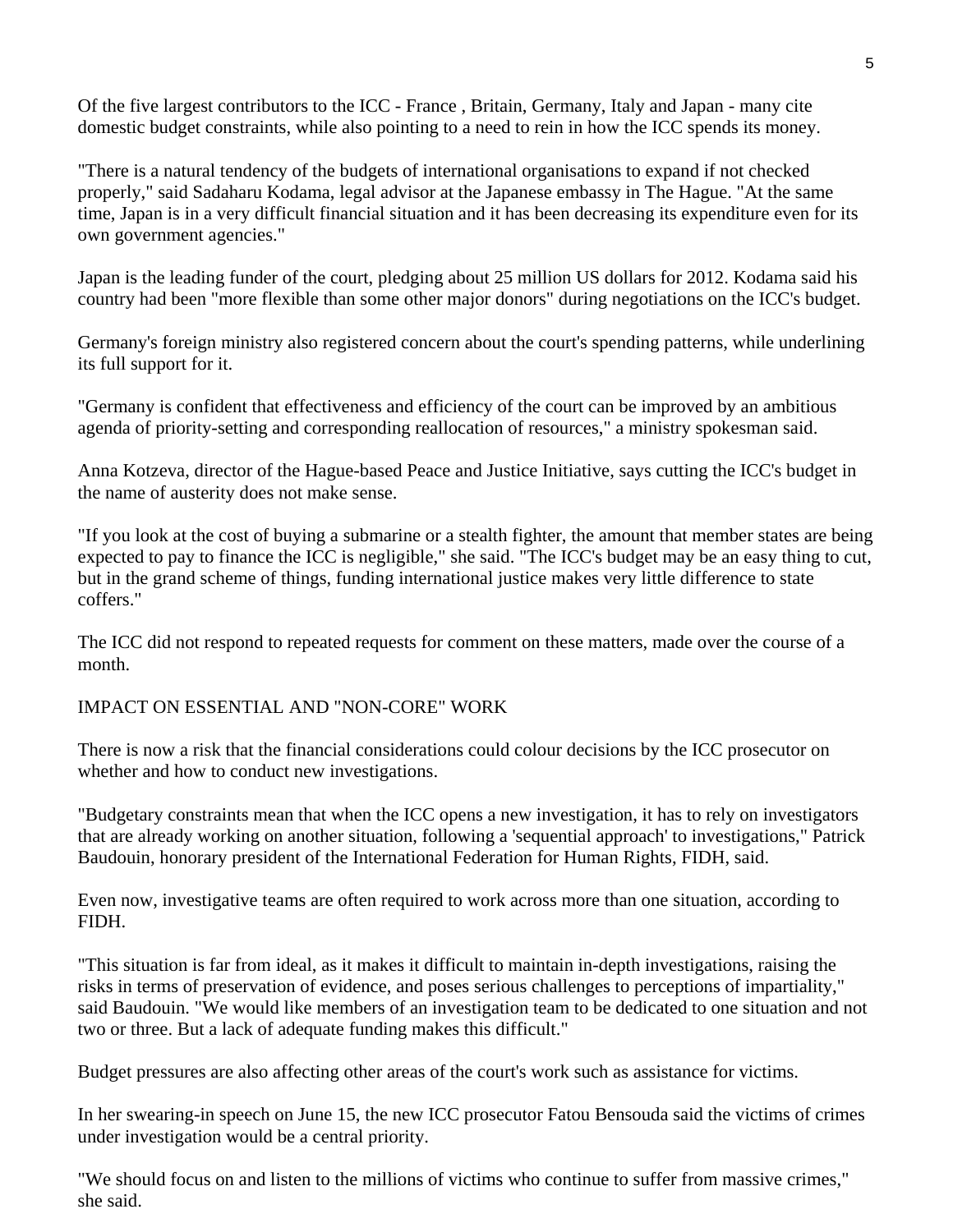Yet victim participation in the cases before the court is already a casualty of cost-cutting.

Earlier this year, Sureta Chana, who represents victims in the case against Kenya's former higher education minister William Ruto and radio broadcaster, Joshua Arap Sang, travelled to Nairobi with her case manager Mariana Pena.

They planned to meet 280 of the 327 individuals whom they represent, and had asked the ICC for a budget of 13,000 euro to complete this work. But once they arrived in Kenya, they were told that they would receive just 2,000 euro, and as a result they were only able to meet 30 people.

"Most of the funds requested were meant to pay for transportation and lunch for the victims to attend meetings with their lawyer," said Pena. "If they cannot meet with their lawyer, they cannot participate in a genuine manner... and are deprived of the possibility to exercise their right."

Pena said the consequences of the funding cut went far beyond inadequate representation for victims, especially in a climate where the ICC's opponents are keen to damage its reputation.

"Our field team had been mobilising victims for weeks before we arrived in Kenya, as it takes significant time and effort to prepare the meetings with victims," she said. "Victims were naturally disappointed that we couldn't meet them and they couldn't understand how the court, which they view as a rich western institution, couldn't [pay]. Because of the [political] situation in Kenya... some thought that we were lying and there might be another reason that we couldn't meet them."

Another area where problems have emerged is outreach - the process by which the ICC explains its purpose and activities to people in the countries where it has cases. Alison Smith, legal counsel at No Peace Without Justice, an NGO, says that, although the court is taking on more and more cases, budgetary pressure from the ASP means that outreach cannot keep up.

"Up until a few years ago, outreach was protected from budget cuts," Smith said. "[But] in the last few years, there has been a concerted push from the ASP to reclassify outreach as a non-core function of the court... What we're seeing now is the outreach budget being spread ever more thinly over the increasing number of cases that the court is looking at."

With the growing need in Kenya, resources have been reallocated from the ICC's outreach work in Uganda. Whilst Smith welcomes the strengthening of the court's outreach operations in Kenya, she regrets that it comes at the expense of activities in other countries. (See Has ICC Lost Touch With Darfur Refugees? for more on this topic.)

Meanwhile, outreach operations have not even begun in Libya, where the authorities are still refusing requests to hand over Saif al-Islam, son of the late leader Muammar Gaddafi. In June, four ICC staff were arrested in Libya on suspicion of spying and held for nearly a month.

Smith contends that a proper outreach programme can help smooth the way for the ICC's work.

"Outreach is an essential part of the work of the court's mandate to deliver justice around the world," said Smith. "People who do not understand why the ICC is there or what its role is are less likely to cooperate with investigations than those who do."

Smith says that, in the long run, spending money on outreach actually represents a saving in costs.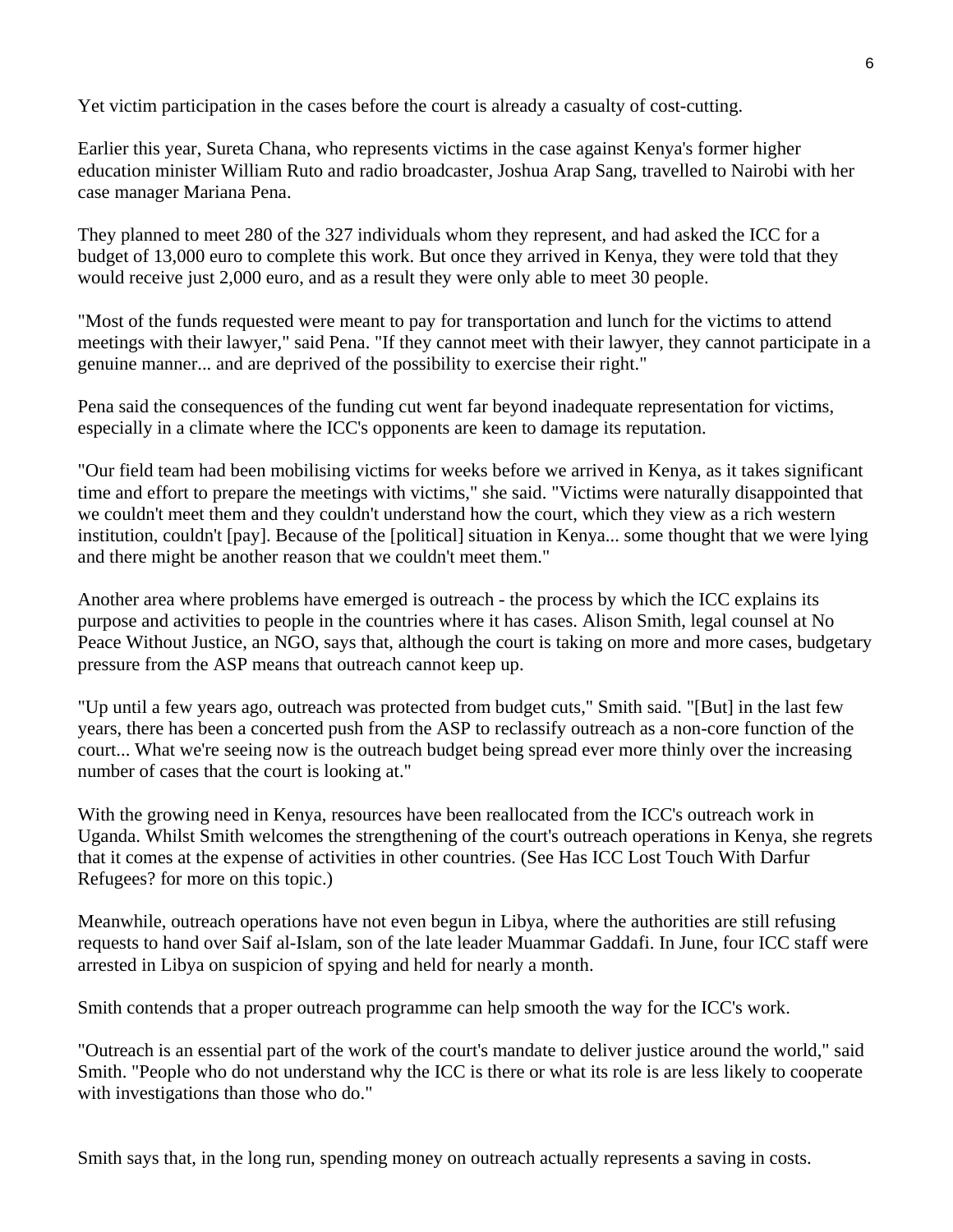"Outreach improves the efficiency and effectiveness of investigations, and reduces the danger of misinformation circulating. Once misinformation has taken hold, it can be very hard to set things on a different course," she said.

### TACKLING SYRIA?

With every day bringing news of fresh bloodshed in Syria, there are mounting calls for the country to be referred to the ICC. Since Syria has not signed up to the court, this can only happen with the approval of the United Nations Security Council.

Russia, which wields a veto on the Security Council, has so far resisted calls to bring its ally before the court.

If efforts to refer Syria do succeed, some experts believe the Security Council should provide additional funding, since the ICC's current financial position probably rules out launching a thorough investigation.

According to Paul Seger, the Swiss ambassador to the United Nations in New York, "From a purely logical point of view, it makes sense that if the Security Council is going to mandate the ICC to look into a particular situation, then the Security Council or the UN in general should meet the cost of this. After all, you don't generally retain a lawyer without expecting to pay for this service."

So far, the UN has referred two cases to the ICC - Sudan/Darfur and Libya. In these cases, however, it is ICC member states that have to absorb the extra costs, as the relevant UN resolutions make clear.

Unlike investigations requested by member states, the ICC cannot refuse to take on any case that is referred by the UN.

Seger says that even if the UN refuses to come up with funding, arguments about funding must not undermine the valuable role the ICC plays.

"The ICC is very important not only for international justice, but also from a peace and conflict-mitigation standpoint," he said. "I strongly believe that there can be no lasting peace without justice. If the crimes of the past remain unresolved for a prolonged period of time, this might very well create the new germination for future conflict at a later stage."

Switzerland is part of the "Small Five" group of countries, which also include Costa Rica, Jordan, Lichtenstein and Singapore, which have been pushing for reform of the Security Council. In May, the group submitted a draft resolution recommending that members of the council refrain from using their veto to block action "aimed at preventing or ending genocide, war crimes and crimes against humanity".

The ensuing furore from the Security Council's five permanent members astonished Seger, and forced the draft resolution off the table.

"Our resolution represented a moderate and down-to-earth set of recommendations to improve the working methods of the Security Council, thereby increasing both transparency and accountability," he said. "The backlash this provoked shows that if the Council cannot even be reformed on very technical issues, what hope does an attempt at wider reform have?"

### FINDING A THIRD WAY TO FUND THE ICC

The way the ICC is funded at the moment - using annually-assessed contributions from member states - is not the only way things could work. One alternative method, already used in ad hoc tribunals like the